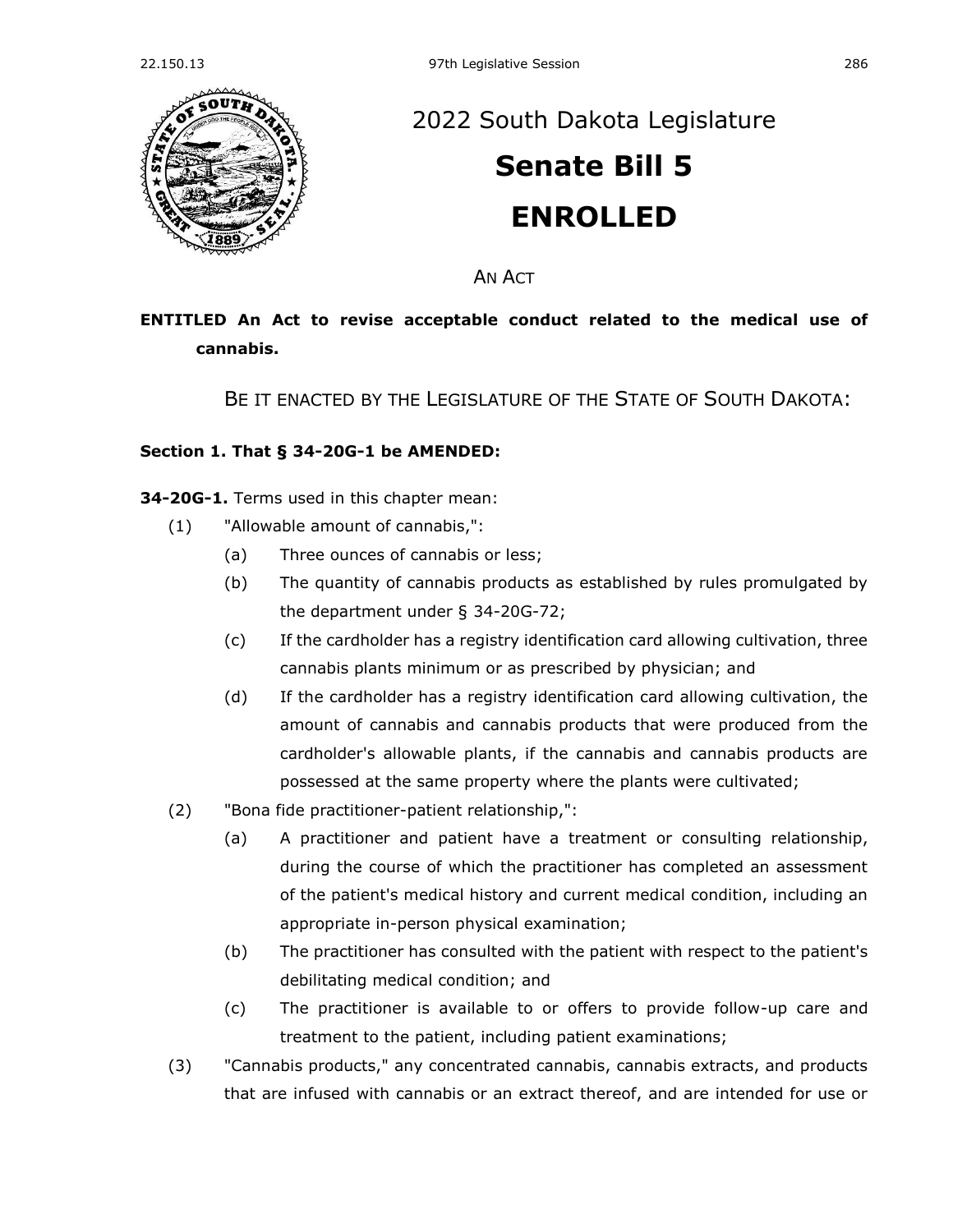consumption by humans. The term includes edible cannabis products, beverages, topical products, ointments, oils, and tinctures;

- (4) "Cannabis product manufacturing facility," an entity registered with the department pursuant to this chapter that acquires, possesses, manufactures, delivers, transfers, transports, supplies, or sells cannabis products to a medical cannabis dispensary;
- (5) "Cannabis testing facility" or "testing facility," an independent entity registered with the department pursuant to this chapter to analyze the safety and potency of cannabis;
- (6) "Cardholder," a qualifying patient or a designated caregiver who has been issued and possesses a valid registry identification card;
- (7) "Cultivation facility," an entity registered with the department pursuant to this chapter that acquires, possesses, cultivates, delivers, transfers, transports, supplies, or sells cannabis and related supplies to a medical cannabis establishment;
- (8) "Debilitating medical condition,":
	- (a) A chronic or debilitating disease or medical condition or its treatment that produces one or more of the following: cachexia or wasting syndrome; severe, debilitating pain; severe nausea; seizures; or severe and persistent muscle spasms, including those characteristic of multiple sclerosis; or
	- (b) Any other medical condition or its treatment added by the department, as provided for in § [34-20G-26;](https://sdlegislature.gov/Statutes?Statute=34-20G-26)
- (9) "Department," the Department of Health;
- (10) "Designated caregiver," a person who:
	- (a) Is at least twenty-one years of age;
	- (b) Has agreed to assist with a qualifying patient's medical use of cannabis;
	- (c) Has not been convicted of a disqualifying felony offense; and
	- (d) Assists no more than five qualifying patients with the medical use of cannabis, unless the designated caregiver's qualifying patients each reside in or are admitted to a health care facility or residential care facility where the designated caregiver is employed;
- (11) "Disqualifying felony offense," a violent crime that was classified as a felony in the jurisdiction where the person was convicted;
- (12) "Edible cannabis products," any product that:
	- (a) Contains or is infused with cannabis or an extract thereof;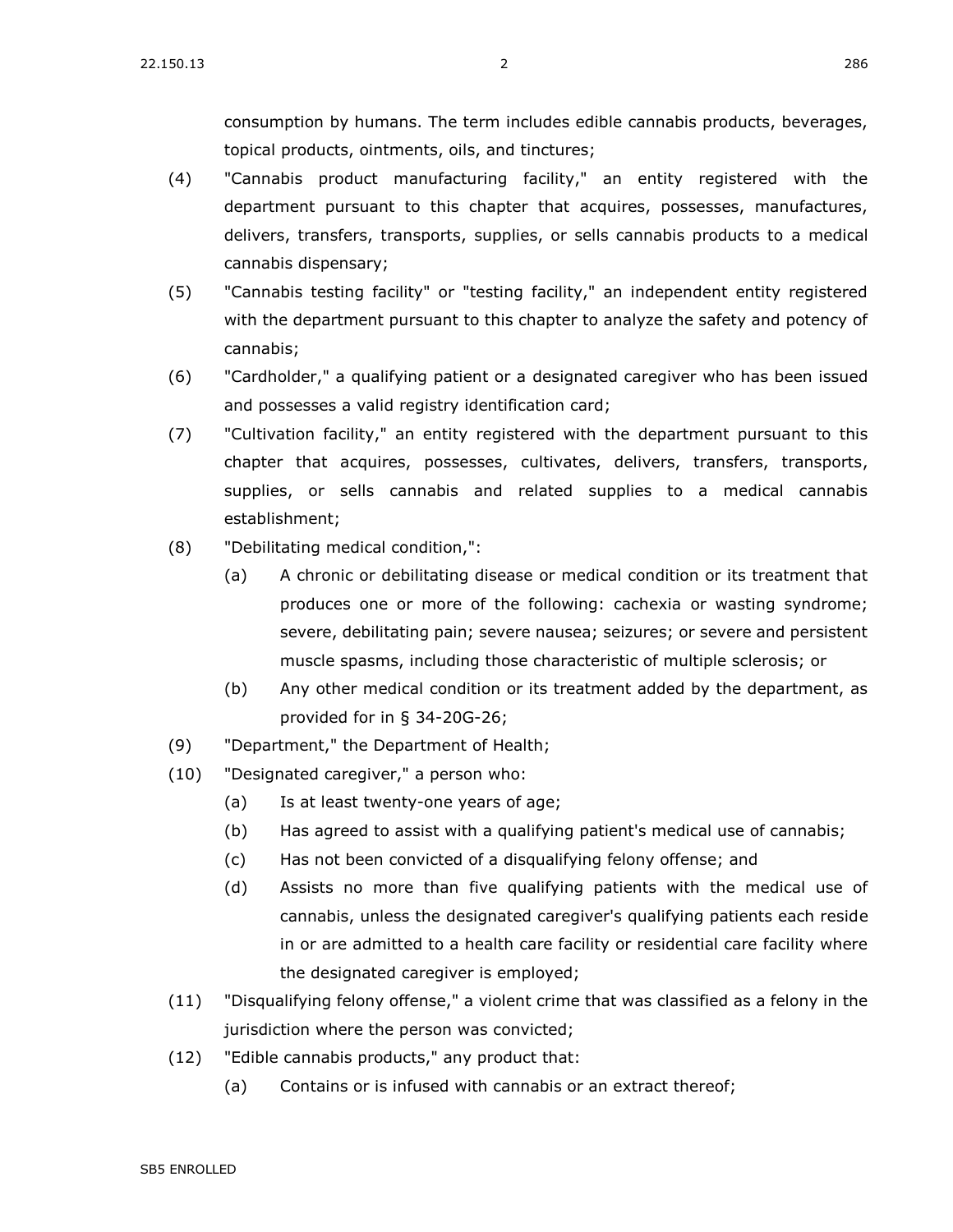- (b) Is intended for human consumption by oral ingestion; and
- (c) Is presented in the form of foodstuffs, beverages, extracts, oils, tinctures, or other similar products;
- (13) "Enclosed, locked facility," any closet, room, greenhouse, building, or other enclosed area that is equipped with locks or other security devices that permit access only by a cardholder or a person allowed to cultivate the plants. Two or more cardholders who reside in the same dwelling may share one enclosed, locked facility for cultivation;
- $(14)$  "Medical cannabis" or "cannabis," marijuana as defined in § [22-42-1;](https://sdlegislature.gov/Statutes?Statute=22-42-1)
- (15) "Medical cannabis dispensary" or "dispensary," an entity registered with the department pursuant to this chapter that acquires, possesses, stores, delivers, transfers, transports, sells, supplies, or dispenses cannabis, cannabis products, paraphernalia, or related supplies and educational materials to cardholders;
- (16) "Medical cannabis establishment," a cultivation facility, a cannabis testing facility, a cannabis product manufacturing facility, or a dispensary;
- (17) "Medical cannabis establishment agent," an owner, officer, board member, employee, or volunteer at a medical cannabis establishment;
- (18) "Medical use," includes the acquisition, administration, cultivation, manufacture, delivery, harvest, possession, preparation, transfer, transportation, or use of cannabis or paraphernalia relating to the administration of cannabis to treat or alleviate a registered qualifying patient's debilitating medical condition or symptom associated with the patient's debilitating medical condition. The term does not include:
	- (a) The cultivation of cannabis by a nonresident cardholder;
	- (b) The cultivation of cannabis by a cardholder who is not designated as being allowed to cultivate on the cardholder's registry identification card; or
	- (c) The extraction of resin from cannabis by solvent extraction unless the extraction is done by a cannabis product manufacturing facility;
- (19) "Nonresident cardholder," a person who:
	- (a) Has been diagnosed with a debilitating medical condition, or is the parent, guardian, conservator, or other person with authority to consent to the medical treatment of a person who has been diagnosed with a debilitating medical condition;
	- (b) Is not a resident of this state or who has been a resident of this state for fewer than forty-five days;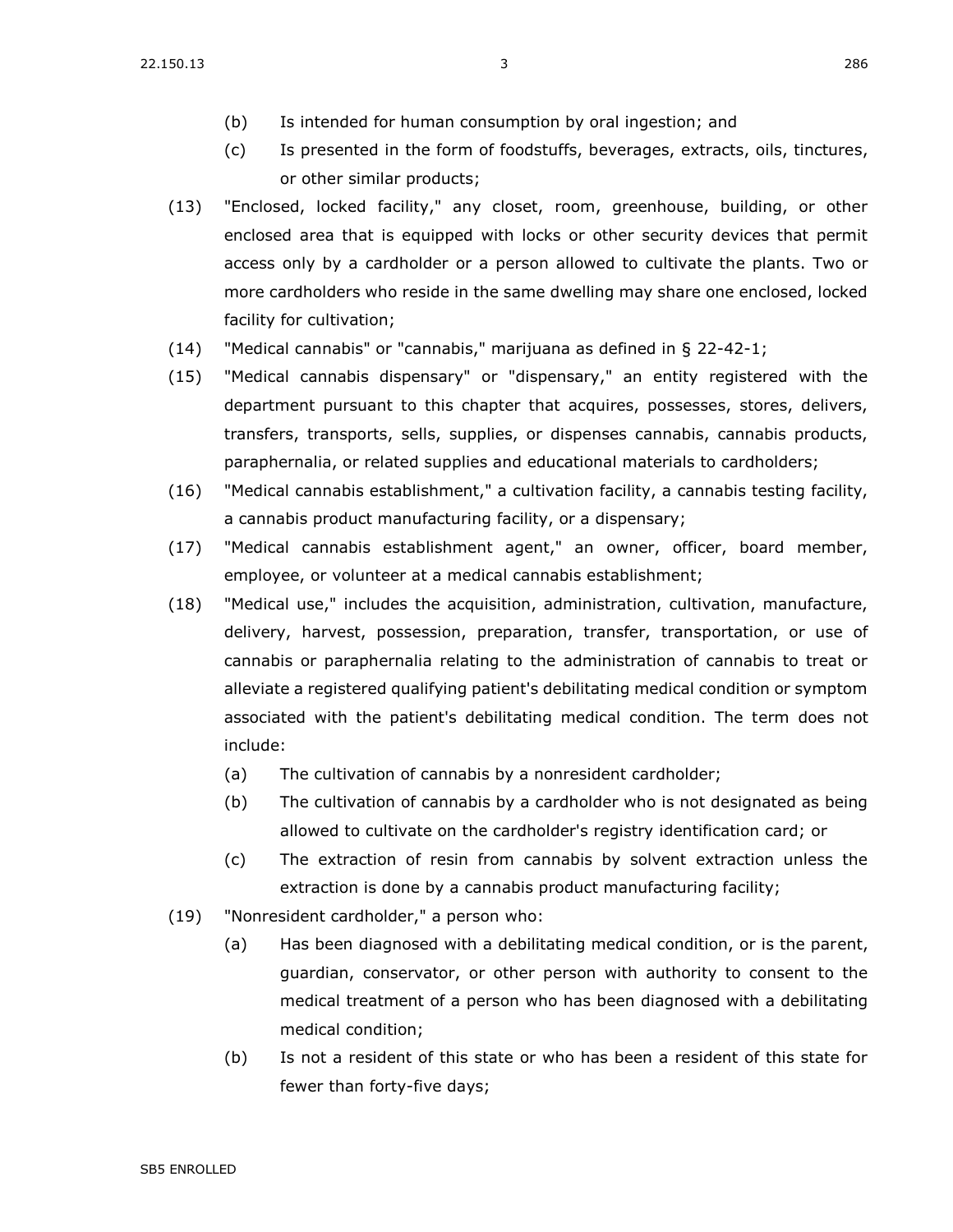- (c) Was issued a currently valid registry identification card or its equivalent by another state, district, territory, commonwealth, insular possession of the United States, or country recognized by the United States that allows the person to use cannabis for medical purposes in the jurisdiction of issuance; and
- (d) Has submitted any documentation required by the department, and has received confirmation of registration;
- (20) "Practitioner," a physician who is licensed with authority to prescribe drugs to humans. In relation to a nonresident cardholder, the term means a person who is licensed with authority to prescribe drugs to humans in the state of the patient's residence;
- (21) "Qualifying patient," a person who has been diagnosed by a practitioner as having a debilitating medical condition;
- (22) "Registry identification card," a document issued by the department that identifies a person as a registered qualifying patient or registered designated caregiver, or documentation that is deemed a registry identification card pursuant to §§ [34-20G-](https://sdlegislature.gov/Statutes?Statute=34-20G-29)[29](https://sdlegislature.gov/Statutes?Statute=34-20G-29) to [34-20G-42,](https://sdlegislature.gov/Statutes?Statute=34-20G-42) inclusive; and
- (23) "Safety-sensitive job," any position with tasks or duties that an employer reasonably believes could:
	- (a) Cause the illness, injury, or death of an individual; or
	- (b) Result in serious property damage;
- (24) "Under the influence of cannabis," any abnormal mental or physical condition that tends to deprive a person of clearness of intellect and control that the person would otherwise possess, as the result of consuming any degree of cannabis or cannabis products;
- (25) "Written certification," a document dated and signed by a practitioner, stating that in the practitioner's professional opinion the patient is likely to receive therapeutic or palliative benefit from the medical use of cannabis to treat or alleviate the patient's debilitating medical condition or symptom associated with the debilitating medical condition. This document shall affirm that it is made in the course of a bona fide practitioner-patient relationship and shall specify the qualifying patient's debilitating medical condition.

#### **Section 2. [That § 34-20G-18 be AMENDED:](https://sdlegislature.gov/Statutes?Statute=34-20G-18)**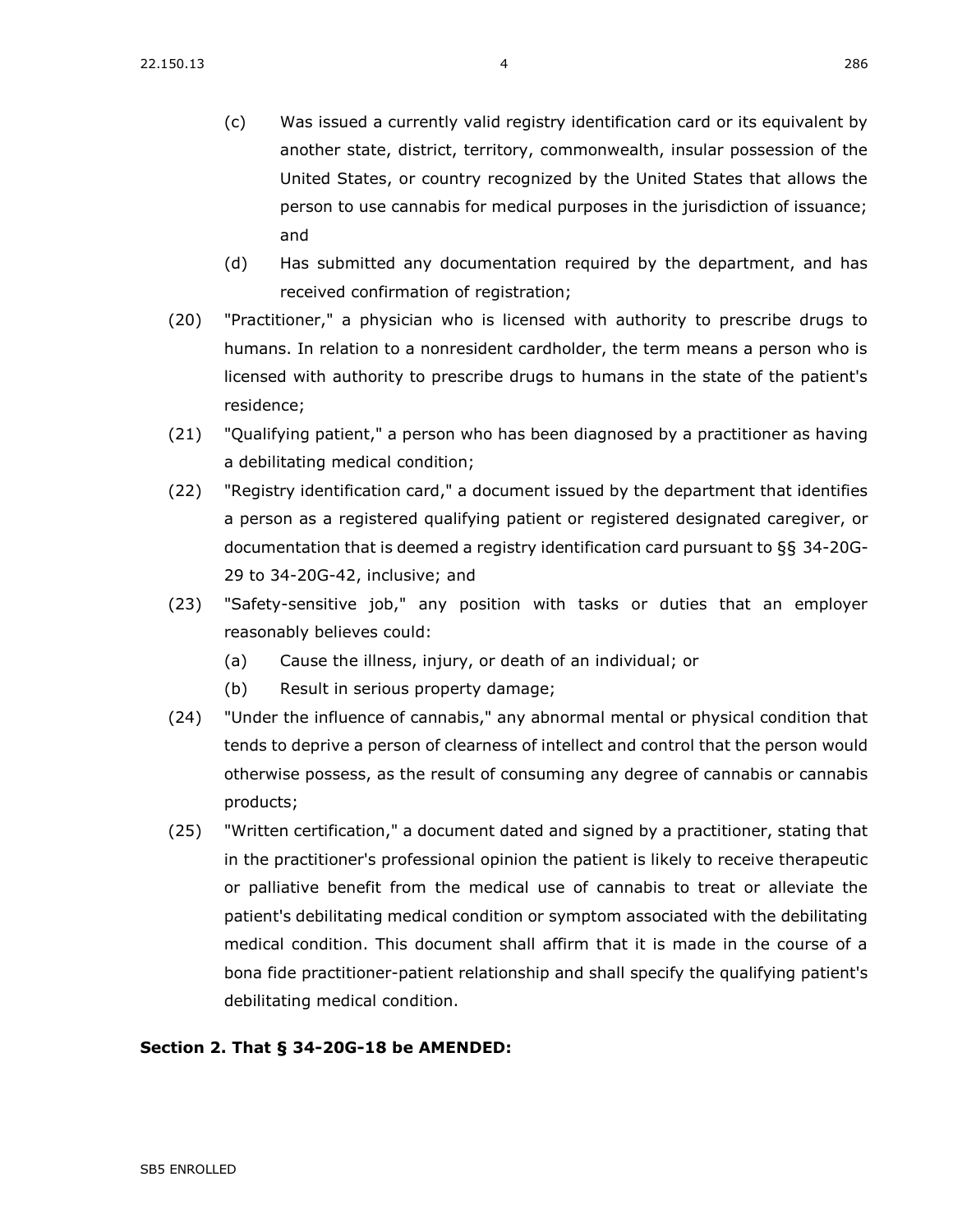**[34-20G-18.](https://sdlegislature.gov/Statutes?Statute=34-20G-18)** This chapter does not authorize any person to engage in, and does not prevent the imposition of any civil, criminal, or other penalty for engaging in, the following conduct:

- (1) Undertaking any task under the influence of cannabis, when doing so would constitute negligence or professional malpractice;
- (2) Possessing cannabis or otherwise engaging in the medical use of cannabis in any correctional facility;
- (3) Smoking or vaping cannabis:
	- (a) On any form of public transportation;
	- (b) In any public place or any place that is open to the public; or
	- (c) If under the age of twenty-one;
- (4) Operating, navigating, or being in actual physical control of any motor vehicle, aircraft, train, or motorboat while under the influence of cannabis; or
- (5) Performing any safety-sensitive job under the influence of cannabis.

#### **Section 3. [That § 34-20G-24 be AMENDED:](https://sdlegislature.gov/Statutes?Statute=34-20G-24)**

**[34-20G-24.](https://sdlegislature.gov/Statutes?Statute=34-20G-24)** No employer is required to allow the ingestion, possession, transfer, display, or transportation of cannabis in any workplace or to allow any employee to work while under the influence of cannabis. No employer is prohibited from establishing and enforcing a drug free workplace policy that may include a drug testing program that complies with state and federal law and acting with respect to an applicant or employee under the policy.